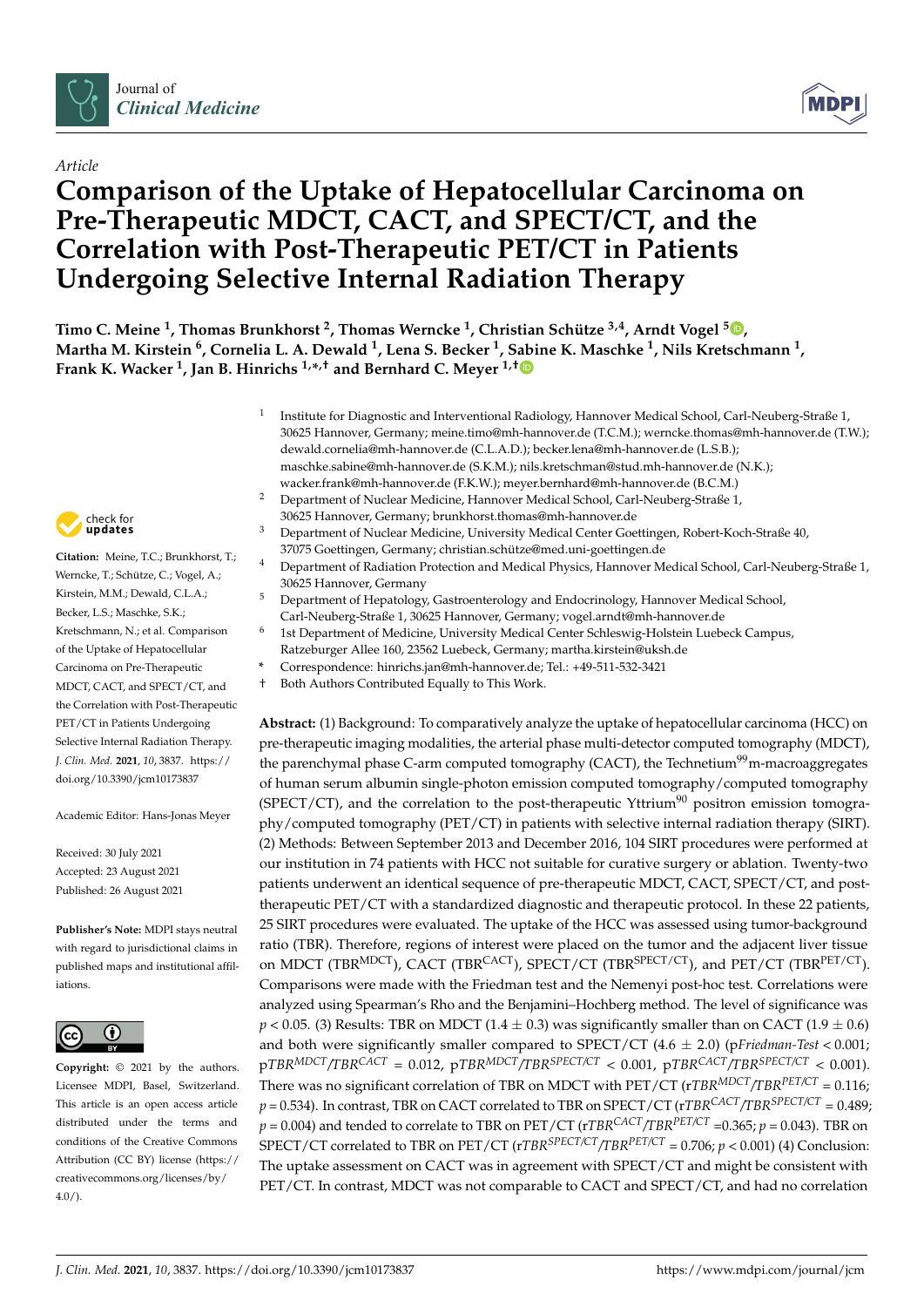with PET/CT due to the different application techniques. This emphasizes the value of the CACT, which has the potential to improve the dosimetric assessment of the tumor and liver uptake for SIRT.

**Keywords:** liver; hepatocellular carcinoma (HCC); selective internal radiation therapy (SIRT); multidetector computed tomography (MDCT); C-arm computed tomography (CACT); single-photon emission computed tomography/computed tomography (SPECT/CT); positron emission tomography/computed tomography (PET/CT); Yttrium<sup>90</sup> (Y90)

# **1. Introduction**

Selective internal radiation therapy (SIRT) with Yttrium<sup>90</sup> (Y90) microsphere is a transarterial liver-directed therapy used to treat primary and secondary hepatic malignancies [1,2]. Current studies confirmed the safety of SIRT, but the efficacy was not superior to conventional medical treatment in patients with advanced hepatocellular carcinoma [3–5]. It was shown that the tumor dose is most essential for the response rate and overall survival in patients undergoing SIRT [6]. Hence, partition models were developed to improve the dose calculation, which showed for glass microspheres that a tumoral dose threshold of >205 Gy was required for sufficient tumor response and normal liver should not be exposed to >60–120 Gy [6,7]. Thus, accurate calculation of the dose distribution is most important for an effective SIRT procedure.

Calculation of the dose distribution is classically performed in a pre-therapeutic evaluation session supra-selectively administering Technetium<sup>99</sup>m-macroaggregates of albumin ( $Tc^{99}$ m-MAA) or -human serum albumin ( $Tc^{99}$ m-HSA) in the liver artery of interest followed by single-photon emission computed tomography/computed tomography (SPECT/CT) [8]. The uptake of  $Tc^{99}m-MAA$  or -HSA in the tumor in relation to nontumoral liver tissue represents the relative hypervascularization and is the key for the dose calculation in partition models [7]. Partition models depend on both volumes and activities of the tumor and the target liver tissue [7]. The gold standard for volume assessment involves the segmentation of tumor and target liver tissue on pre-therapeutic magnetic resonance imaging or multi-detector computed tomography, which has recently shown to be comparable to segmentations on C-arm computed tomographies [9–11]. Tumor and liver iodine uptake on arterial phase computed tomography correlated with Tc<sup>99</sup>m-MAA uptake in SPECT/CT [12]. In addition, a territory model based on arterial phase multidetector computed tomography (MDCT) was promising for the simulation of the dose distribution [13]. Relative contrast differences are not only detectable using MDCT but also using C-arm computed tomography acquired in the parenchymal phase (CACT) [14,15]. The intra-arterial injection of contrast medium to generate the CACT enables the detection of hypervascularized tumors in the exclusively arterial phase without portal vein contrast enhancement. Therefore, we hypothesize that the iodine uptake of the tumor and the non-tumoral liver tissue on CACT in patients undergoing SIRT corresponds to the activities measured with SPECT/CT and PET/CT and is superior to MDCT. If true, this could improve the interventional workflow, and the detection and uptake assessment of small tumors, since CACT has a higher spatial resolution compared to MDCT and SPECT/CT.

#### **2. Materials and Methods**

### *2.1. Study Population*

Between September 2013 and December 2016, 104 SIRT treatment sessions in 74 patients were retrospectively reviewed at or Picture Archiving Computational System and Radiology Information System for study inclusion. Inclusion criteria were patients > 18 years of age with HCC not eligible for curative surgery or local ablative therapies, according to the Barcelona Clinic Liver Cancer (BCLC) staging system and a positive vote for SIRT in our interdisciplinary tumor board [2]. Further, technical inclusion criteria were an identical scanner sequence with dedicated image acquisition parameters of the SIRT procedures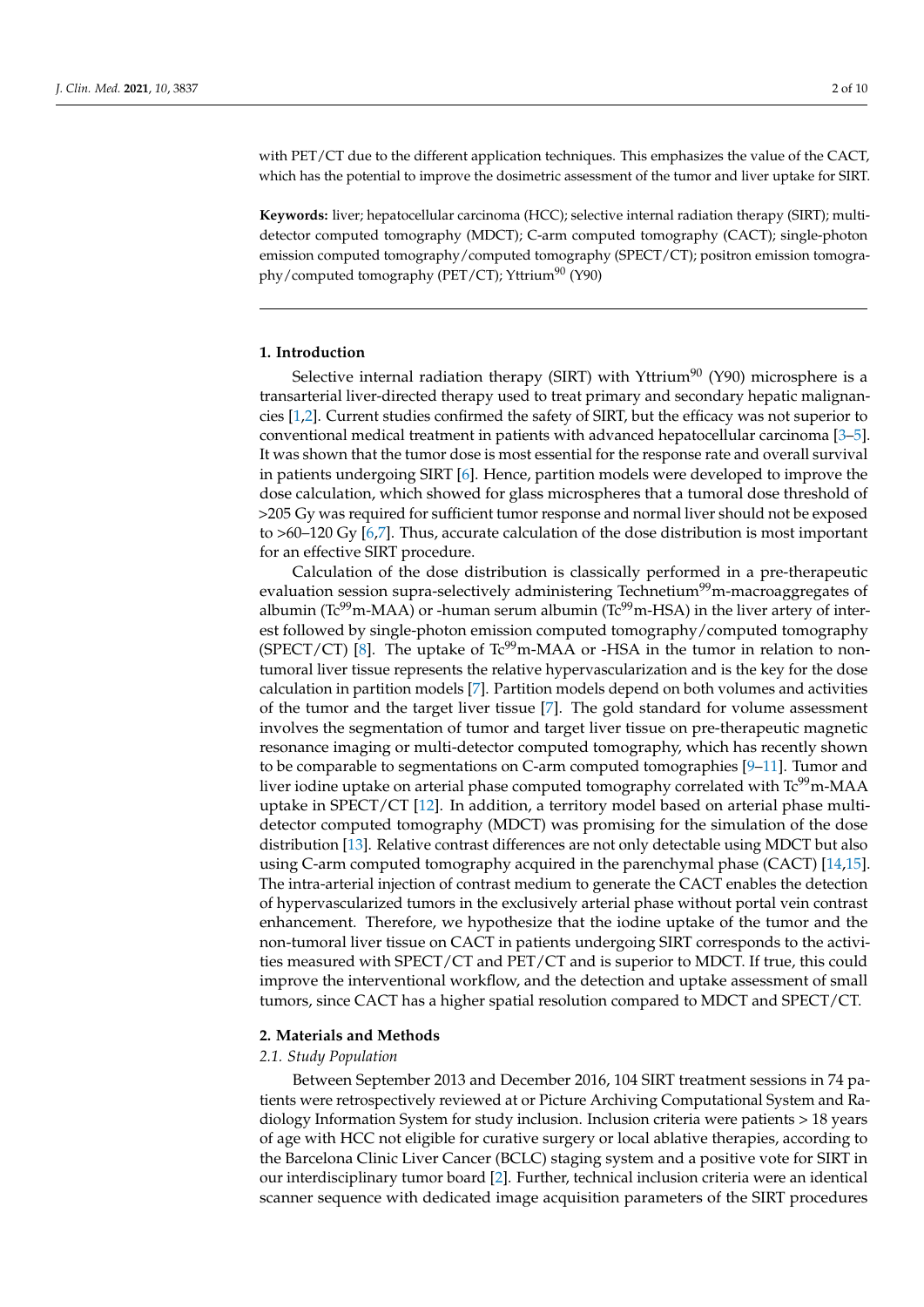with pre-therapeutic MDCT, CACT, and SPECT/CT, and post-therapeutic PET/CT. Exclusion criteria were different/external imaging and substantial tumor change between the acquisition of the MDCT and the CACT, according to lesion-based modified Response Evaluation Criteria in Solid Tumors (mRECIST) [16]. Overall, 22 patients (17 men and 5 women between 71  $\pm$  9 years) and 25 SIRT treatment sessions with 31 HCC manifestations with a viable tumor diameter of  $4.8 \pm 2.5$  cm were included. A single SIRT procedure had to be excluded because of lesion-based progression, according to mRECIST, with an increase in viable tumor diameter of +119% between MDCT and CACT. Time interval between MDCT and CACT was  $40 \pm 37$  days and between pre-therapeutic SPECT/CT and post-therapeutic PET/CT it was  $16 \pm 4$  days. Demographic data were recorded.

#### *2.2. Image Acquisition*

## 2.2.1. MDCT

All patients underwent pre-therapeutic multi-detector computed tomography with an arterial phase of the liver and a portal venous phase of the abdomen using the same scanner (GE LightSpeed VCT, GE Healthcare, Chicago, IL, USA). Images were acquired in breath-hold after intravenous administration of 1.5 mL/kg iodinated contrast material (Iohexol 350 mg I/L; GE Healthcare, Vélizy-Villacoublay, France) at a rate of 2.5 mL/s using an automatic injector. The arterial phase was generated with an automated trigger in the aorta and the portal phase was acquired at 80 s after the beginning of contrast material administration. Images were obtained with the following acquisition parameters: 120 kV; Care Dose® System (GE Healthcare, Chicago, IL, USA) mA; beam pitch configuration,  $32 \times 0.625$  mm; rotation speed, 0.5 s; pitch, 0.8; matrix of  $512 \times 512$ , slice thickness, 1 mm; and reconstruction interval, 0.7 mm.

# 2.2.2. CACT

During pre-therapeutic SIRT evaluation sessions, all patients were examined with an arterial and a parenchymal phase C-arm computed tomography performed by experienced interventional radiologists (JBH, BCM) on the same monoplane, ceiling-mounted angiographic system (Artis Q, Siemens Healthcare, Forchheim, Germany). At the day of the SIRT evaluation, the patient received 4 mL of sodium perchlorate before the intervention to block gastric uptake of <sup>99</sup>mTc-HSA. Under local anesthesia and ultrasound guidance, the right common femoral artery was assessed and a mesentericoportography was obtained. Afterwards, a sequential acquisition of a hepatic angiography and a C-arm computed tomography was acquired to analyze tumor-feeding arteries and to plan an adequate supra-selective catheter position in a breath hold of 10 s. If necessary, coil embolization of extrahepatic arteries was performed. Finally, a microcatheter (Maestro<sup>®</sup> Microcatheter, Merit Medical Systems, South Jordan, UT, USA) was placed in a supra-selective position in the appropriate hepatic artery. A C-arm computed tomography was acquired in a parenchymal phase with injection of 50 mL of contrast mixture (150 mg I/mL; 50% Iomeperol 300 mg I/L Bracco Imaging, Milan, Italy; and 50% NaCl 0.9%, B. Braun, Melsungen, Germany) at a flow rate of 2.5 mL/s and with an injection time of 20 s. Afterwards, a mean dose of 148 mega Becquerel (MBq) ( $\pm 8$ ) of <sup>99</sup>mTc-HSA, followed by 20 mL of saline (NaCl 0.9%, B. Braun, Melsungen, Germany), were manually injected through the microcatheter by a nuclear medicine specialist (T.B.). C-arm computed tomography images were generated with the following acquisition parameters: 100 kV, 6-s acquisition time; 60 projections/s, 396 projections, matrix of  $480 \times 616$ , and a slice thickness of 0.49 mm. Complication of pre-therapeutic SIRT evaluation sessions were recorded.

# 2.2.3. SPECT/CT

The pre-therapeutic SPECT/CT was acquired in the clinic for nuclear imaging within 2 to 3 h after the Tc<sup>99</sup>m-HSA administration on a Siemens Symbia T2 (Siemens Healthineers, Siemens, Erlangen, Germany) with a dual-head gamma camera and an integrated computed tomography scanner. A planar anterior and posterior whole-body scintigraphy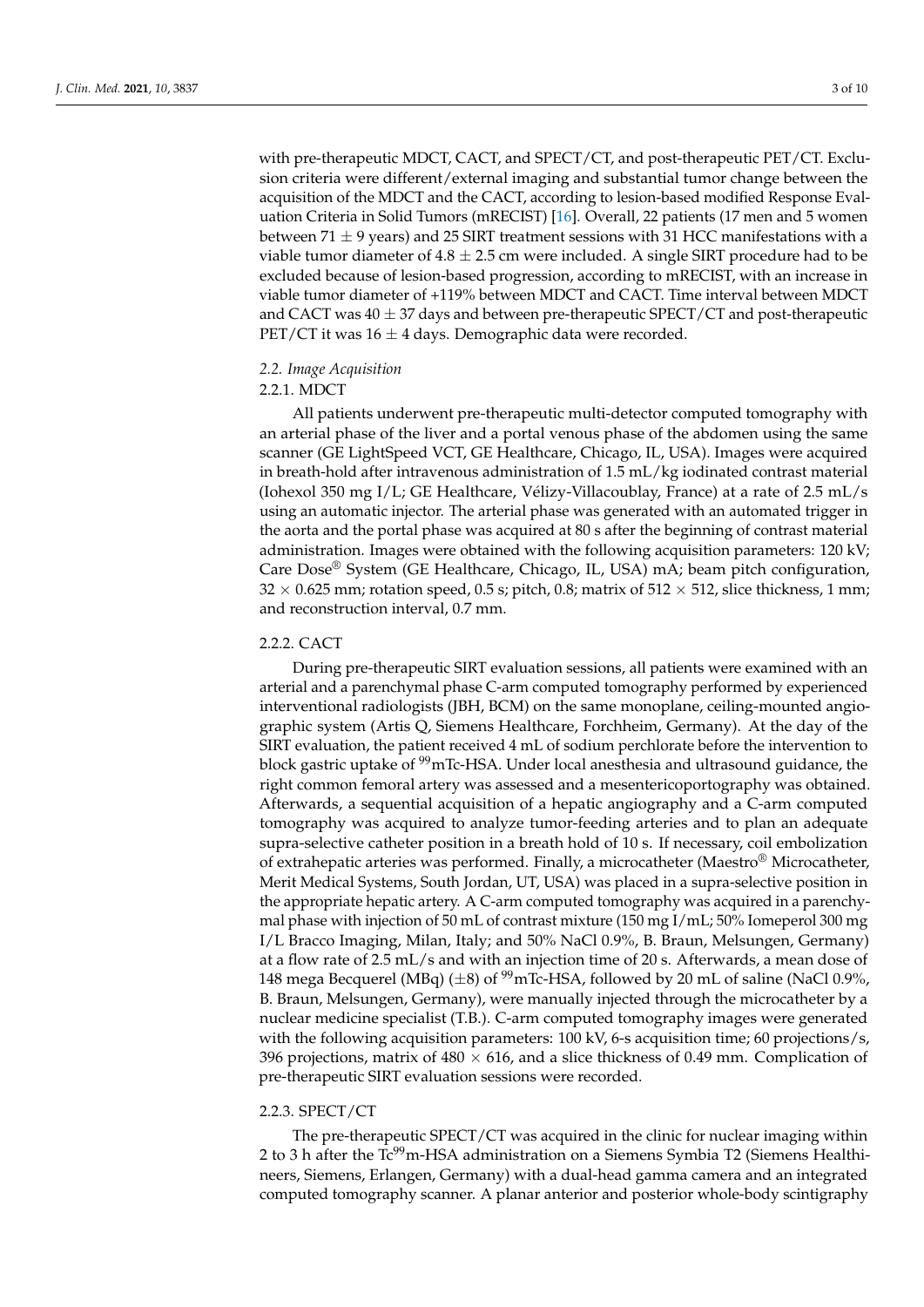were generated and a geometric mean was determined for the calculation of the extrahepatic shunt. Abdominal SPECT/CT imaging was performed on the liver. Single-photon emission computed tomography images were acquired with the following parameters: 120 projections with 10 s per projection over 360 degrees. For reconstruction, we used Iterative reconstruction OSEM with 4 iterations and 8 subsets under a CT-based attenuation correction in a matrix of  $128 \times 128$  with a 4.7-mm slice thickness. Computed tomography acquisition parameters were: 130 kV, 30 mA, 195 slices, 2-mm slice thickness, 2-mm slice distance, matrix of 512  $\times$  512, Field-Of-View 500  $\times$  500 mm<sup>2</sup>, and 5-mm reconstruction thickness. A Tc<sup>99</sup>m-HSA dose for pre-therapeutic SPECT/CT was recorded.

# 2.2.4. PET/CT

During SIRT treatment sessions, the microcatheter tip was placed in the same supraselective position as assessed during the pre-therapeutic session. The dose of Y90 microspheres (Theraspheres<sup>®</sup>, BTG, London, UK) was calculated using a partition model identical to SIMPLICIT90Y (https://www.bostonscientific.com/en-EU/products/selectiveinternal-radiation-therapy/simplicit90y.html (accessed on 30 July 2021)). A dose of  $2.34 \pm 1.20$  Giga-Becquerel (GBq) Y90 microspheres was manually injected through the microcatheter (T.B.). One day after administration of the Y90 microspheres, the dose distribution of the microspheres was assessed by post-therapeutic PET/CT on Siemens Biograph 128 mCT (Siemens Healthineers, Siemens, Erlangen, Germany). Positron emission tomography image acquisition was performed with 2 bedpositions â 10 min with TOF. For reconstruction, we used the TrueX-algorithm (OSEM) with 2 iterations and 21 subsets, and applied correction for attenuation (CT-based), scatter, randoms, and dead-time. Computed tomography images were generated with the following parameters: 120 kV, 100 mA, 117 slices, 5-mm slice thickness, 3-mm slice distance, matrix of  $512 \times 512$ , Field-Of-View  $780 \times 780$  mm<sup>2</sup>, and 5-mm reconstruction thickness. Y90 microspheres dose and complications were recorded.

#### *2.3. Image Analysis*

Representative tumors detectable with pre-therapeutic MDCT, CACT, SPECT/CT, and post-therapeutic PET/CT were selected for the analysis with minimum diameter of 2 cm and a maximum of three tumors per patient. Images of the described modalities were manually registered in an axial plane focused on the slice position of the tumor using Visage 7.1 (VISAGE Imaging GmbH, Berlin, Germany). A region-of-interest (ROI) was drawn on the tumor and three ROIs were placed on the adjacent liver tissue in equal positions on all modalities (s. Figure 1). Mean hounsfield units, counts and becquerel/milliliter per pixel were recorded. Since noise and resolution properties of radiological and nuclear imaging were different, the tumor-background ratio (TBR) was used for intermodal comparison. The TBR was calculated by dividing the mean tumor uptake value per pixel by the average uptake value of the mean three non-tumoral liver tissue values per pixel, as described by Ihlan et al. [17].

## *2.4. Statistics*

Data analysis was conducted with non-parametric statistics, since Gaussian distribution of the data was rejected using the Shapiro–Wilk test. Comparisons of the TBR on pre-therapeutic MDCT, CACT, and SPECT/CT were made with a two-sided Friedman test and conservative Nemenyi post-hoc test. Correlations of the TBR on pre-therapeutic and post-therapeutic imaging modalities were analyzed using a two-sided Spearman Rho correlation, and correction for multiple tests was applied using the Benjamini–Hochberg method due to the exploratory study design. Variables are shown as means  $\pm$  standard deviation. The level of significance was  $p < 0.05$ . Statistical analysis was performed using R 3.6.2 statistical computational system with the R package PMCMRplus (https://r-project.org).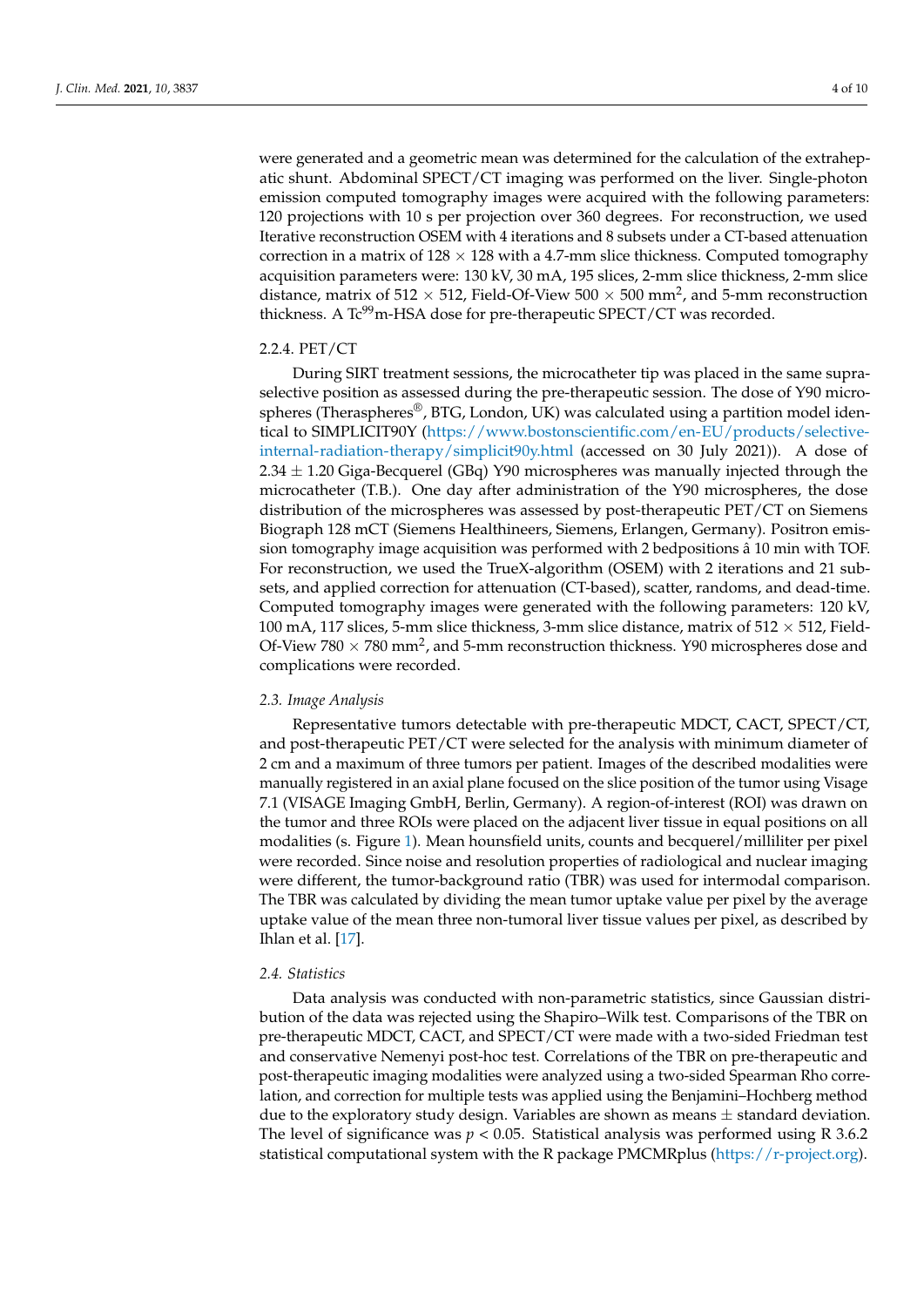

**Figure 1.** Image analysis. A region of interest was drawn on the tumor and three regions of interest were placed on the adjacent liver tissue in equal positions on arterial phase multi-detector tomography (**A**), parenchymal phase C-arm computed tomography (B), Technetium<sup>99</sup>m-macroaggregates of human serum albumin single-photon emission computed tomography and computed tomography (**C**), Yttrium<sup>90</sup> positron emission tomography and computed tomography (**D**), mean hounsfield units, counts, and becquerel/milliliter were recorded.

## **3. Results**

# *3.1. Study Population*

Patients were predominantly male (77%) with a mean age of 70 years. The Child– Pugh-Score was A in 17 cases and B in 5 cases; BCLC stage was B in 11 and C in 11 patients. Portal vein tumor manifestation was present in seven patients. In 16 patients, interventional procedures were performed prior to SIRT, such as transarterial chemoembolization, transarterial chemosaturation, or percutaneous ablation. Details are summarized in Table 1.

# *3.2. Image Acquisition*

SIRT procedures were performed as follows: 16 cases unilateral right, six cases unilateral left, two cases bilateral, and one case in the territory of a segment-IV-artery-branch. A dose of 150  $\pm$  9 MBq of <sup>99</sup>mTc-HSA was administered for SIRT evaluation in the right hepatic lobe and  $148 \pm 7$  MBq of <sup>99</sup>mTc-HSA for SIRT evaluation in the left hepatic lobe as well as  $143 \pm 5$  MBq for bilobar SIRT evaluation. A total of 1.42 MBq of <sup>99</sup>mTc-HSA was injected in a segment-IV artery branch once. The calculated and injected doses of Y90 microspheres were  $2.69 \pm 1.03$  GBq for the right,  $1.19 \pm 0.61$  GBq for the left hepatic lobe,  $3.45 \pm 1.82$  GBq for bilobar treatment, and 1.4 GBq in a segment-IV artery branch. All pre-therapeutic imaging modalities—MDCT, CACT, SPECT/CT—and post-therapeutic PET/CT were performed without complications.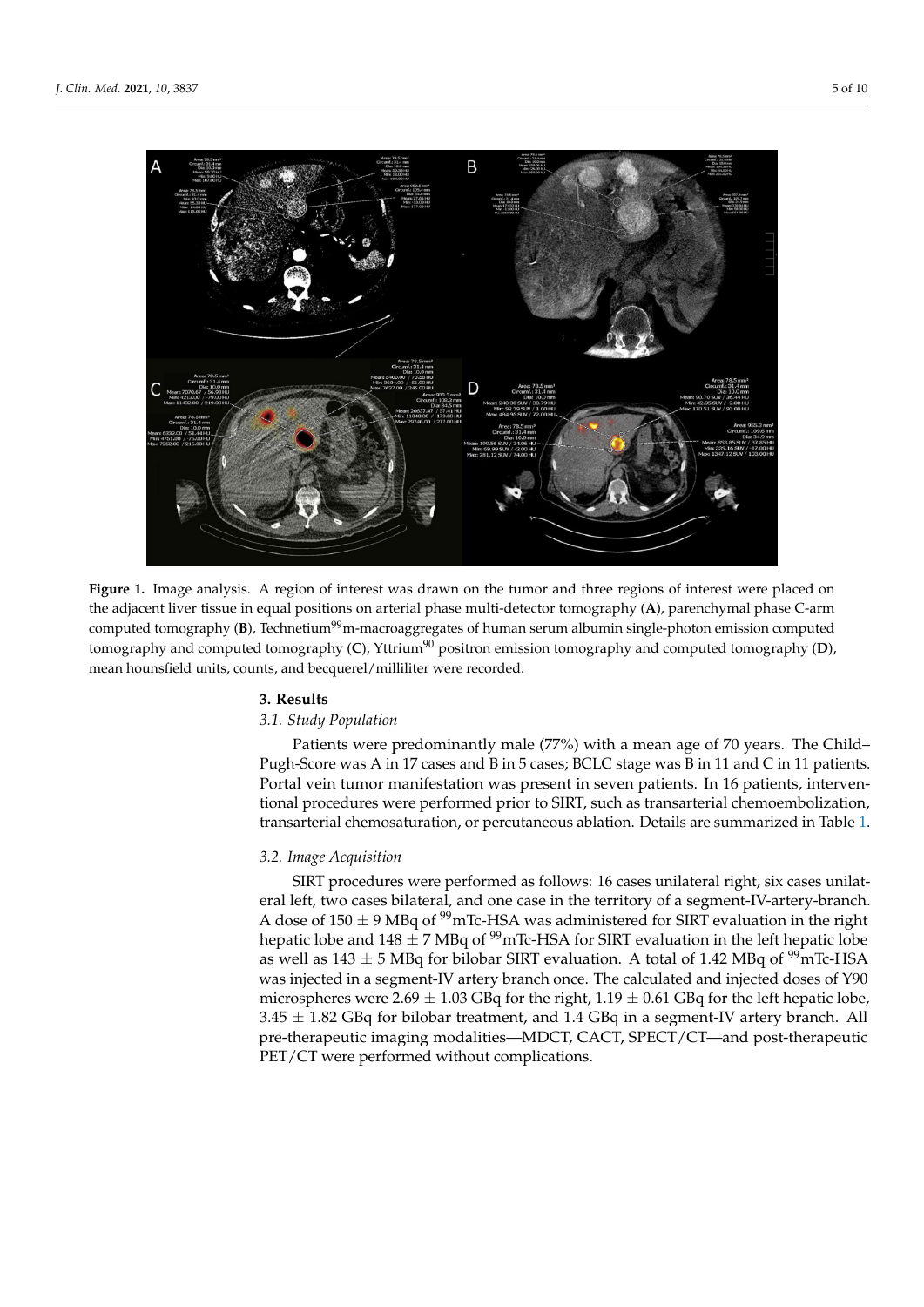| <b>Study Population</b>           |                |
|-----------------------------------|----------------|
| Gender (Male/Female)              | 17/5           |
| Age                               | $70 \pm 9$     |
| Child-Pugh-Score                  |                |
| А                                 | 17             |
| B                                 | 5              |
| <b>BCLC</b> stage                 |                |
| B                                 | 11             |
| C                                 | 11             |
| Primary liver disease             |                |
| ASH                               | 6              |
| <b>NASH</b>                       | 2              |
| <b>HBV</b>                        | 5              |
| <b>HCV</b>                        | $\overline{2}$ |
| <b>PBC</b>                        | 1              |
| C1-esterase-deficiency            | 1              |
| Cryptogenic                       | 5              |
| Prior therapy                     |                |
| Transarterial chemoembolization   | 42             |
| Transarterial radioembolization   | 7              |
| Transarterial chemosaturation     |                |
| Microwave/radiofrequency ablation | 2              |

**Table 1.** Study population.

Table 1 shows the demographic data of the study population. Abbreviation: ASH = alcoholic induced steatohepatitis, BCLC = Barcelona Clinic Liver Cancer, NASH = non-alcoholic induced steatohepatitis, HBV = hepatitis B virus, HCV = hepatitis C virus, PBC = primary biliary cirrhosis.

#### *3.3. Image Analysis*

The TBR on MDCT (TBR<sup>MDCT</sup>) was 1.4  $\pm$  0.3, whereas the TBR on CACT (TBR<sup>CACT</sup>) was  $1.9 \pm 0.6$ . For the dose planning modality, the SPECT/CT and the TBR (TBR<sup>SPECT/CT</sup>) were  $4.6 \pm 2.0$ . On PET/CT, i.e. the gold standard for the dose detection, the TBR (TBR<sup>PET/CT</sup>) was 4.7  $\pm$  4.8. The comparison of the TBR among the pre-therapeutic imaging modalities—MDCT, CACT and SPECT/CT—was statistically significant (p*Friedman-Test* < 0.001). The TBRMDCT and TBRCACT were significantly smaller than the TBRSPECT/CT  $(pTBR^{MDCT}/TBR^{SPECT/CT}$  < 0.001 and  $pTBR^{CACT}/TBR^{SPECT/CT}$  < 0.001). There was also a significant difference between the TBR on MDCT and CACT (p*TBRMDCT/ TBRCACT* = 0.012). Correlation between TBR $^{MDCT}$  and TBR $^{SPECT/CT}$  or TBR $^{PET/CT}$  were not statistically significant (r*TBR<sup>MDCT</sup>/TBR<sup>SPECT/CT</sup>* = 0.089;  $p = 0.632$  and r*TBR<sup>MDCT</sup>/TBR<sup>PET/CT</sup>* = 0.116;  $p = 0.534$ ). In contrast, the correlation of TBR<sup>CACT</sup> and TBR<sup>SPECT/CT</sup> was significantly positive (rTBR<sup>CACT</sup>/TBR<sup>SPECT/CT</sup> = 0.489;  $p = 0.004$ ). Further TBR<sup>CACT</sup> correlated to TBR<sup>PET/CT</sup>  $(rTBR<sup>CACT</sup>/TBR<sup>PET</sup>/CT$  = 0.365;  $p = 0.043$ ), which was not significant after the Benjamini– Hochberg method. In addition, TBRCACT correlated also to the TBRMDCT (r*TBRCACT/ TBR*<sup>*MDCT*</sup> = 0.506;  $p = 0.003$ ). Of course, there was a positive correlation of TBR<sup>SPECT/CT</sup> and TBR<sup>PET/CT</sup> ( $rTBR^{SPECT/CT}/TBR^{PET/CT} = 0.706; p < 0.001$ ).

Results are tabulated in Tables 2 and 3.

**Table 2.** Comparison of pre-therapeutic imaging modalities.

|                                                                                                                 | Friedman-Test | Nemenyi-Posthoc-Test                  |
|-----------------------------------------------------------------------------------------------------------------|---------------|---------------------------------------|
| TBR <sup>MDCT</sup> /TBR <sup>CACT</sup><br>TBRMDCT/TBRSPECT/CT<br>TBR <sup>CACT</sup> /TBR <sup>SPECT/CT</sup> | p < 0.001     | $p = 0.012$<br>p < 0.001<br>p < 0.001 |

Table 2 shows the results of the comparison of the pre-therapeutic imaging modalities. Abbreviation: MDCT = arterial phase multi-detector tomography,  $SPECT/CT$  = Technetium<sup>99</sup>m-macroaggregates of human serum albumin single-photon emission computed tomography and computed tomography, CACT = parenchymal phase C-arm computed tomography,  $PET/CT = Yttrium<sup>90</sup>$  positron emission tomography and computed tomography, TBR = tumor-background ratio.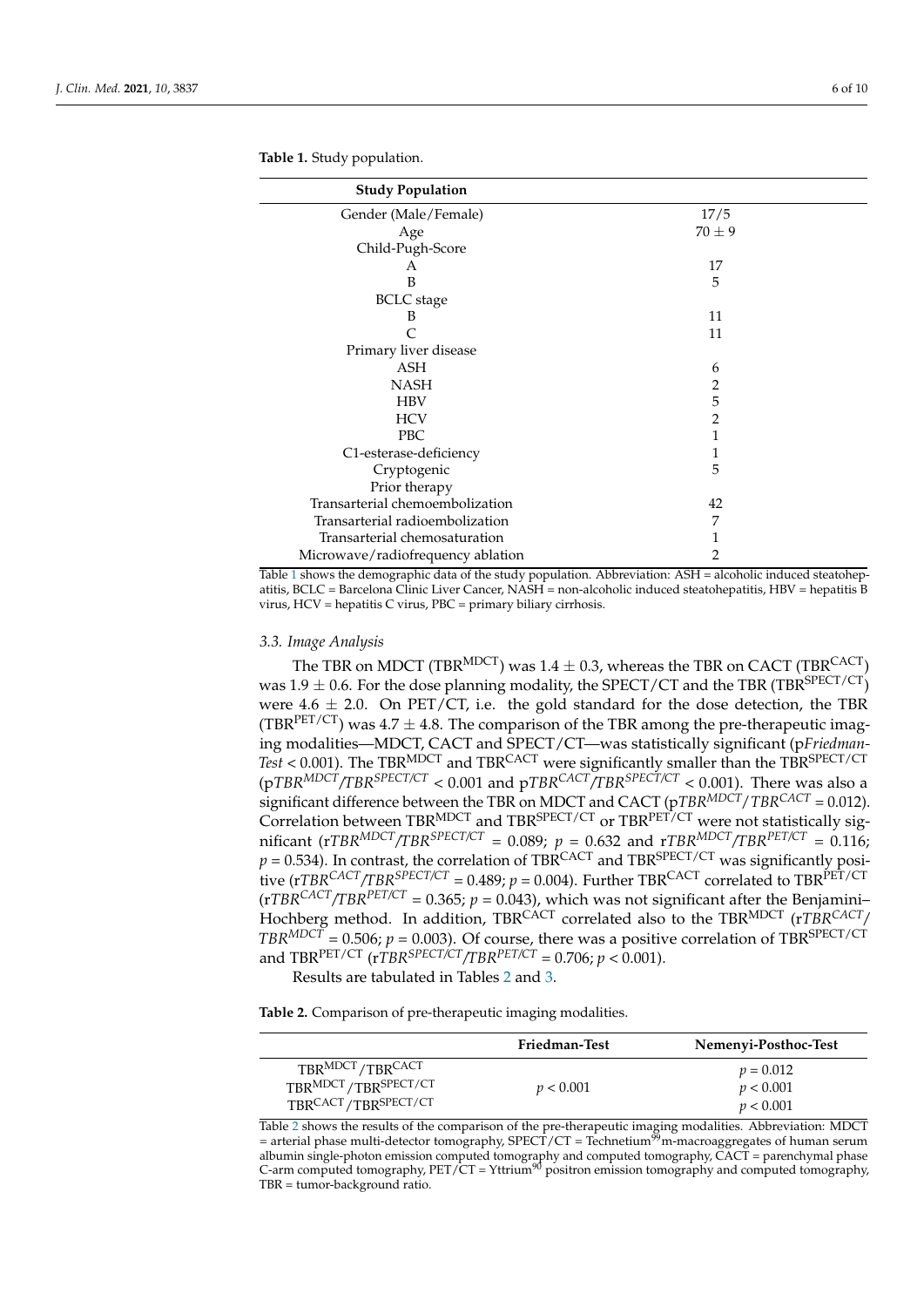|                           | <b>TBRMDCT</b>              | <b>TBR<sup>CACT</sup></b>    | TBR <sup>SPECT/CT</sup>     | TBRPET/CT                   |
|---------------------------|-----------------------------|------------------------------|-----------------------------|-----------------------------|
| <b>TBRMDCT</b>            |                             | $r = 0.506$<br>$p = 0.003*$  | $r = 0.089$<br>$p = 0.632$  | $r = 0.116$<br>$p = 0.534$  |
| <b>TBR<sup>CACT</sup></b> | $r = 0.506$<br>$p = 0.003*$ |                              | $r = 0.498$<br>$p = 0.004*$ | $r = 0.365$<br>$p = 0.043$  |
| TBR <sup>SPECT/CT</sup>   | $r = 0.089$<br>$p = 0.632$  | $r = 0.498$<br>$p = 0.004$ * |                             | $r = 0.706$<br>$p < 0.001*$ |
| TBRPET/CT                 | $r = 0.116$<br>$p = 0.534$  | $r = 0.365$<br>$p = 0.043$   | $r = 0.706$<br>$p < 0.001*$ |                             |

**Table 3.** Correlation of pre- and post-therapeutic imaging modalities.

Table 3 shows the results of the correlation of the pre- and post-therapeutic imaging modalities. Spearman Rho correlation coefficients (*r*) and significance level (*p*) are given. Abbreviation: \* = significant results according to the Benjamini–Hochberg method, MDCT = arterial phase multi-detector tomography, SPECT/CT = Technetium<sup>99</sup>mmacroaggregates of human serum albumin single-photon emission computed tomography and computed tomography, CACT = parenchymal phase C-arm computed tomography,  $\angle$ PET/CT = Yttrium<sup>90</sup> positron emission tomography and computed tomography, TBR = tumor-background ratio.

#### **4. Discussion**

Accurate dose calculation is most important for an effective SIRT procedure, which is based on the relative hypervascularization of the tumor compared to the liver [7]. We hypothesized that the iodine uptake of the tumor and the non-tumoral liver tissue on CACT in patients undergoing SIRT corresponds to the activities measured with SPECT/CT and PET/CT and is superior to MDCT due to the intra-arterial application technique. This could improve the interventional workflow, as well as the detection and uptake assessment of the tumor for SIRT.

Reviewing our results, our hypothesis could be confirmed. TBR on CACT was statistically significant higher than TBR on MDCT and showed a statistically significant positive correlation with TBR on SPECT/CT. Of course, there was a statistically significant correlation of the TBR on CACT and the TBR on MDCT, because the image acquisition of a CACT is comparable to the MDCT. Unfortunately, the correlation of the CACT and PET/CT remained not statically significant after the Benjamini–Hochberg method, which could be explained with the limited sample size. Nevertheless, our study demonstrates the agreement of pre-therapeutic CACT with SPECT/CT and potentially post-therapeutic PET/CT in the assessment of tumor and liver uptake. Of course, the correlation of pre-therapeutic SPECT/CT and post-therapeutic PET/CT was strong in our study with a correlation coefficient of 0.7. This is usually reported to be very strong in the literature with correlation coefficients of 0.9 [18], because the activities of the complete tumor and liver volumes were correlated. However, our study results indicate that tumor and liver uptake on CACT might be comparable to the conventional imaging modalities, pre-therapeutic SPECT/CT, and post-therapeutic PET/CT, for calculation and detection of the dose distribution. Interestingly, MDCT was not comparable to CACT in the quantitative assessment of tumor and liver uptake in relation to SPECT/CT and PET/CT.

The discrepancy of the uptake assessment between the MDCT and CACT can be explained by the different iodine contrast application techniques. The iodine contrast medium is injected in a supra-selective position in the hepatic artery for generation of the CACT, whereas it is administered via a superficial brachial vein for the acquisition of the MDCT. Regarding the different catheter diameters, there are different contrast volumes and viscosities and different flow velocities of the contrast medium application; the most important difference is the vascular access. Intra-arterial injection in the hepatic artery leads to contrast enhancement of arterial hypervascularized tissue in the liver, especially HCC, whereas tissue supplied by the portal vein shows no enhancement, as, in contrast to MDCT, no recirculation through the mesenteric vein occurs. An intravenous application of contrast medium leads to arterial contrast enhancement of all intraperitoneal tissues supplied by the aorta, e.g., liver, pancreas, spleen, adrenal glands, kidneys, bladder, and gut. Depending on the blood flow of the specific tissue (e.g., spleen), contrast enhancement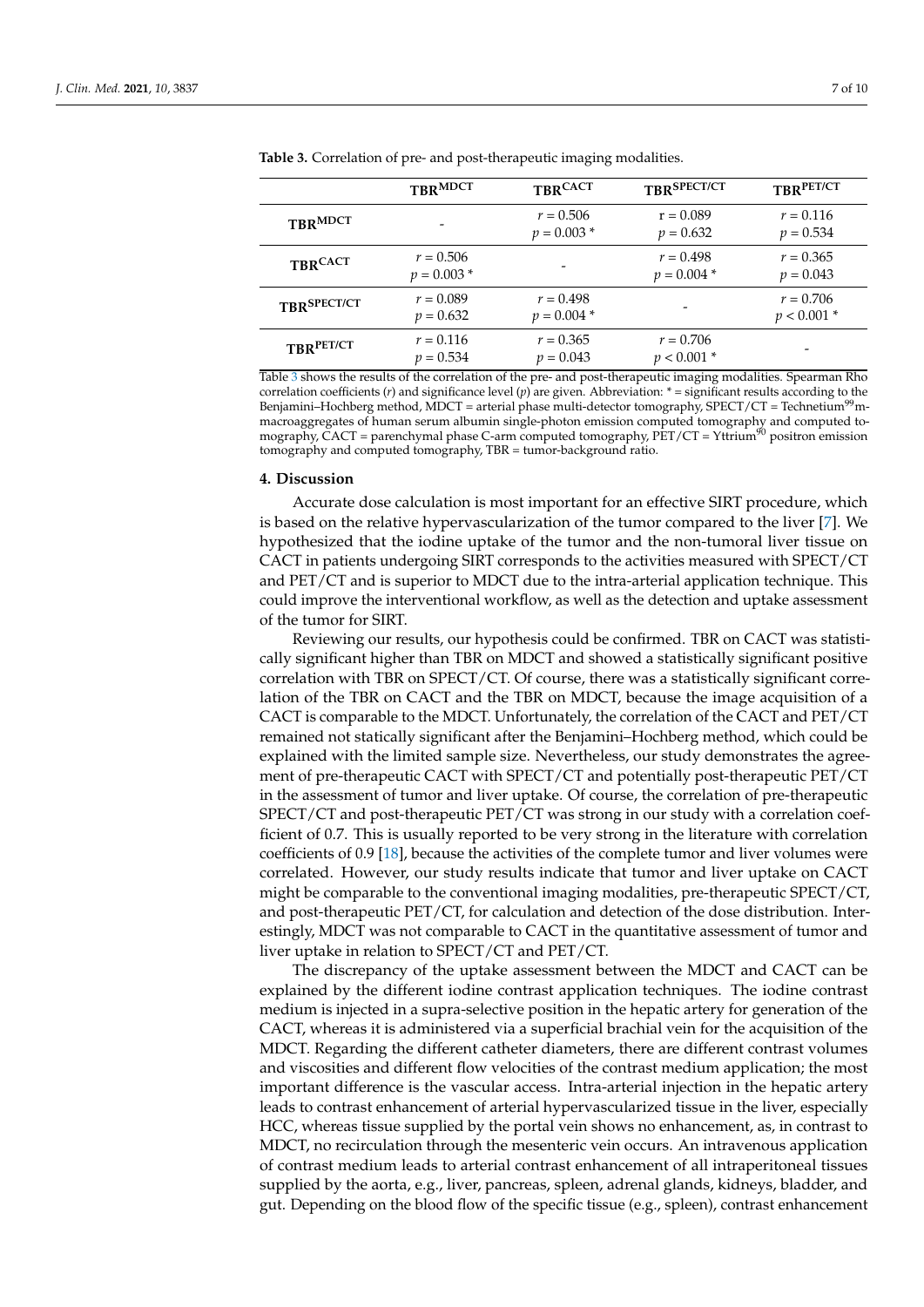of the portal vein can be present on MDCT. This might reduce the TBR obtained from MDCT, because non-tumoral liver tissue is, in contrast, enhanced via the portal vein, e.g., when splenic or gastrointestinal contrast medium transit is fast. The MDCT in our study is acquired at a specific time point with a very low portal venous contrast, as described before by Hinrichs et al. [19]. In contrast, the arterial liver perfusion values in the study by Reiner et al. were obtained from dynamic liver perfusion computed tomography at multiple time points [12]. Therefore, it is conceivable that the TBR derived from a MDCT might not be equivalent to arterial liver perfusion values from dynamic contrast-enhanced MDCT. Thus, the missing correlation of the TBR between MDCT and SPECT/CT and PET/CT might be flow-dependent. Furthermore, the contrast transit of the visceral organs and consecutively of the portal vein is affected by the arterial inflow, the left ventricular ejection fraction, the capillary system, the outflow, and the venous drainage. Especially, patients with liver cirrhosis may have altered capillary resistance and consecutively delayed hepatic perfusion. Since many patients with HCC have an underlying cause for liver cirrhosis, visceral hemodynamics might have an important effect on the assessment of tumor vascularization on MDCT and possibly on CACT and on SPECT/CT.

Overall, tumor vascularization on pre-therapeutic CACT and SPECT/CT were comparable due to the intra-arterial injection technique, whereas MDCT is not comparable due to intravenous contrast application that potentially increases liver enhancement and lowers the TBR. Although tumor and liver volumes can be accurately derived from C-arm computed tomography [9,10,20], the C-arm computed tomography did not improve the dose prediction of the volume-based MIRD calculation model in comparison to SPECT/CT [20]. When state-of-the-art partition models are applied for dose calculation, both volume and uptake of the tumor and liver are required to calculate the appropriate amount of Y90 microspheres to reach the dose threshold for tumor response. In consideration of our results, it is conceivable that both the volume and also the uptake of the tumor and liver can be derived from C-arm computed tomography, which could be facilitated during the SIRT evaluation. Although there a known difficulties of the CACT with a limited field-of-view and catheter or motion artifacts [21], the main advantage of the C-arm computed tomography is a spatial resolution of less than 1 mm, as compared to the camera of the SPECT/CT with 20 mm and the PET/CT with 10 mm. C-arm computed tomography-based dose adaption or calculation would be an improvement for small and multinodular HCC or different tumor entities, e.g., cholangiocarcinoma and metastasis from neuroendocrine tumors or uveal melanoma. In addition, it was recently reported that the dose distribution can be detected with C-arm computed tomography when iodine-labeled Y90 microspheres were used [22]. Hence, it might be possible to perform up-to-date Y90 dosimetry using C-arm computed tomography for calculation and detection of the dose distribution. Of course, SPECT/CT will still be required to calculate the lung-shunt-fraction [23], which is essential for the safety of the partition models. This could be facilitated when a gamma camera is equipped to the C-arm of the angiographic system to generate CACT and SPECT/CT simultaneously during the procedure. However, C-arm computed tomography-based dosimetry has the potential to support the implementation of combined SIRT evaluation and treatment sessions at the same day [24,25], which could improve tumor control and quality of life for the patient in a cost-saving outpatient clinic. Finally, the quantitative assessment of tumor and liver uptake with the CACT could improve the selection and prediction of patients who could benefit from SIRT treatment. This is already a visual impression of the interventionalist in the angio-suite during the SIRT evaluation session. Uptake assessment of CACT could become a quantitative imaging biomarker for survival of the patients undergoing SIRT.

Our study has several limitations. First, the main limitation is the limited number of patients due to the dedicated scanner protocols, which were required for the technical comparison. Second, the difference in particle size, charge, and intravascular behavior between iodine contrast media and Tc<sup>99</sup>m-HSA particles and Y90 microspheres can lead to different tumor and liver uptake, which further limits the agreement. Third,  $Tc^{99}$ m-HSA particles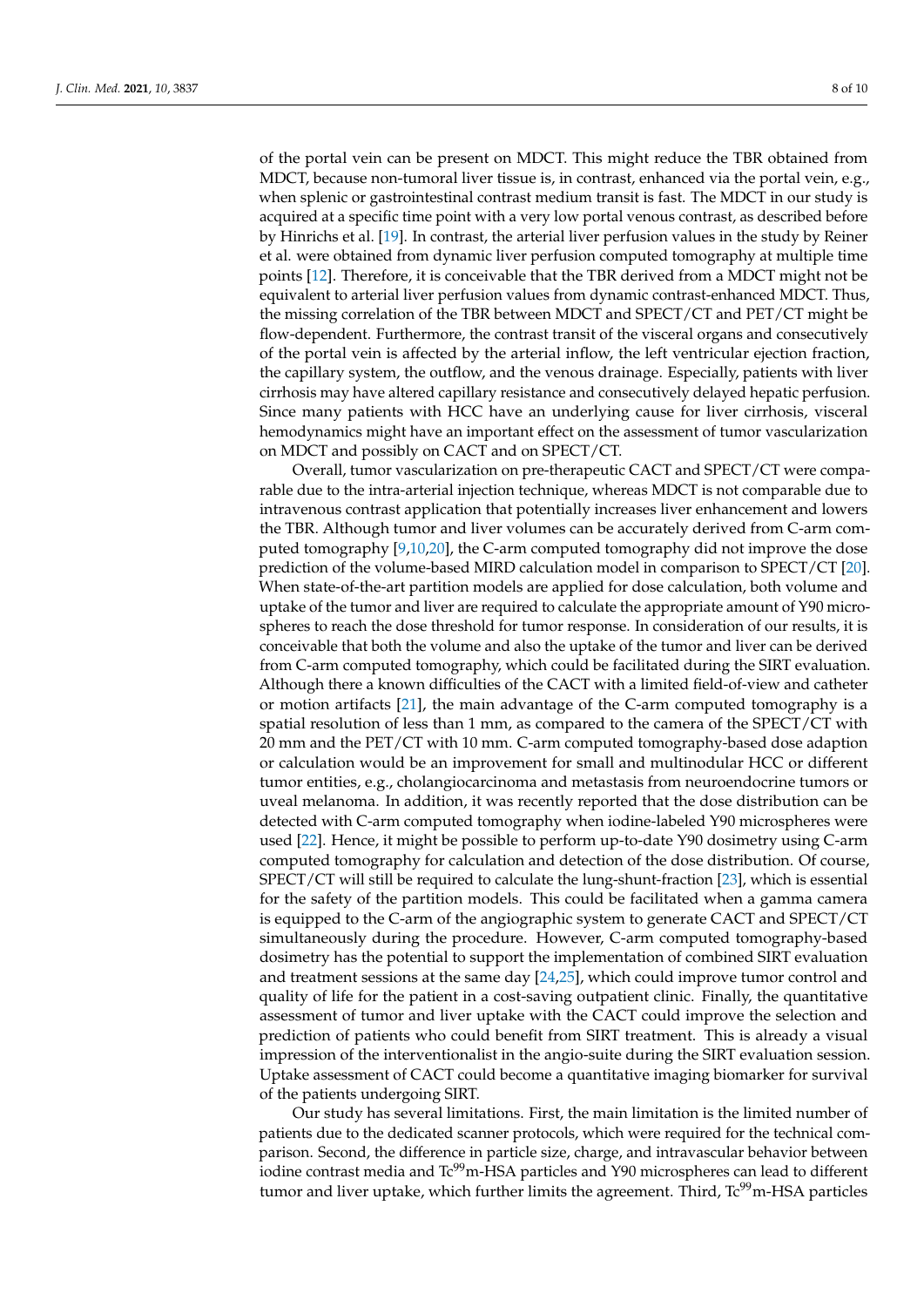and Y90 microspheres were manually injected through the diagnostic catheter, which is not comparable to pump injection used for CACT acquisition. Hence, standardization of the image acquisition has to be addressed to improve the initial uptake agreement between CACT and SPECT/CT, and potentially PET/CT.

## **5. Conclusions**

In conclusion, our study indicates that the CACT is in agreement with SPECT/CT due to the intra-arterial injection technique, whereas the MDCT with intravenous iodine application has no correlation to the SPECT/CT. Finally, CACT is in potential agreement with PET/CT compared to the correlation of SPECT/CT and PET/CT, whereas MDCT does not correlate with PET/CT. This emphasizes the higher value of the CACT than of the MDCT for the dosimetric assessment of tumor, and liver uptake and selection of the patients, which could benefit from SIRT.

**Author Contributions:** Conceptualization, B.C.M., J.B.H., F.K.W. and T.C.M.; methodology, B.C.M., J.B.H., T.C.M., T.B., C.S. and T.W.; software, B.C.M., T.C.M., N.K., C.S. and T.W.; validation, T.C.M., T.B., C.S. and T.W.; formal analysis, T.C.M., N.K., C.S., T.W., A.V. and M.M.K.; investigation, B.C.M. and J.B.H.; resources, B.C.M. and F.K.W.; data curation, C.S., N.K., S.K.M., C.L.A.D., L.S.B. and M.M.K.; writing—original draft preparation, T.C.M. and J.B.H.; writing—review and editing, B.C.M., T.B., S.K.M., C.L.A.D., L.S.B., C.S., T.W., A.V., M.M.K., F.K.W.; visualization, T.B., C.S., N.K. and L.S.B.; supervision, B.C.M. and J.B.H.; project administration, T.C.M., J.B.H., S.K.M., L.S.B., C.L.A.D.; funding acquisition, B.C.M. and F.K.W. All authors have read and agreed to the published version of the manuscript.

**Funding:** We acknowledge support by the German Research Foundation (DFG) and the Open Access Fund of the Hannover Medical School (MHH).

**Institutional Review Board Statement:** The institutional review board approved this retrospective study (8316\_BO\_K\_2019).

**Informed Consent Statement:** Ethical approval was waived by the local Ethics Committee of Hannover Medical School in view of the retrospective nature of the study and all the procedures being performed were part of the routine care.

**Data Availability Statement:** Data available on request due to privacy/ethical restrictions.

**Conflicts of Interest:** T.C.M. and C.S. declare passive participation at the BTG TheraSphere™ DACH Summit 2018. B.C.M. and F.K.W. declare relationships with Siemens Healthcare and ProMedicus (outside the submitted work). The remaining authors of the manuscript declare no relationships with any companies whose products or services may be related to the subject matter of the article.

# **References**

- 1. Jakobs, T.F.; Hoffmann, R.-T.; Poepperl, G.; Schmitz, A.; Lutz, J.; Koch, W.; Tatsch, K.; Lubiensky, A.; Reiser, M.F.; Helmberger, T. Mid-term results in otherwise treatment refractory primary or secondary liver confined tumours treated with selective internal radiation therapy (SIRT) using 90Yttrium resin-microspheres. *Eur. Radiol.* **2007**, *17*, 1320–1330. [CrossRef]
- 2. Forner, A.; Reig, M.E.; Rodriguez de Lope, C.; Bruix, J. Current Strategy for Staging and Treatment: The BCLC Update and Future Prospects. *Semin. Liver Dis.* **2010**, *30*, 61–74. [CrossRef]
- 3. Chow, P.K.H.; Gandhi, M.; Tan, S.-B.; Khin, M.W.; Khasbazar, A.; Ong, J.; Choo, S.P.; Cheow, P.C.; Chotipanich, C.; Lim, K.; et al. SIRveNIB: Selective Internal Radiation Therapy Versus Sorafenib in Asia-Pacific Patients With Hepatocellular Carcinoma. *J. Clin. Oncol.* **2018**, *36*, 1913–1921. [CrossRef]
- 4. Vilgrain, V.; Pereira, H.; Assenat, E.; Guiu, B.; Ilonca, A.D.; Pageaux, G.-P.; Sibert, A.; Bouattour, M.; Lebtahi, R.; Allaham, W.; et al. Efficacy and safety of selective internal radiotherapy with yttrium-90 resin microspheres compared with sorafenib in locally advanced and inoperable hepatocellular carcinoma (SARAH): An open-label randomised controlled phase 3 trial. *Lancet Oncol.* **2017**, *18*, 1624–1636. [CrossRef]
- 5. Ricke, J.; Klümpen, H.J.; Amthauer, H.; Bargellini, I.; Bartenstein, P.; de Toni, E.N.; Gasbarrini, A.; Pech, M.; Peck-Radosavljevic, M.; Popovič, P.; et al. Impact of combined selective internal radiation therapy and sorafenib on survival in advanced hepatocellular carcinoma. *J. Hepatol.* **2019**, *71*, 1164–1174. [CrossRef]
- 6. Garin, E.; Lenoir, L.; Edeline, J.; Laffont, S.; Mesbah, H.; Poree, P.; Sulpice, L.; Boudjema, K.; Mesbah, M.; Guillygomarc'h, A.; et al. Boosted selective internal radiation therapy with 90Y-loaded glass microspheres (B-SIRT) for hepatocellular carcinoma patients: A new personalized promising concept. *Eur. J. Nucl. Med. Mol. Imaging* **2013**, *40*, 1057–1068. [CrossRef] [PubMed]